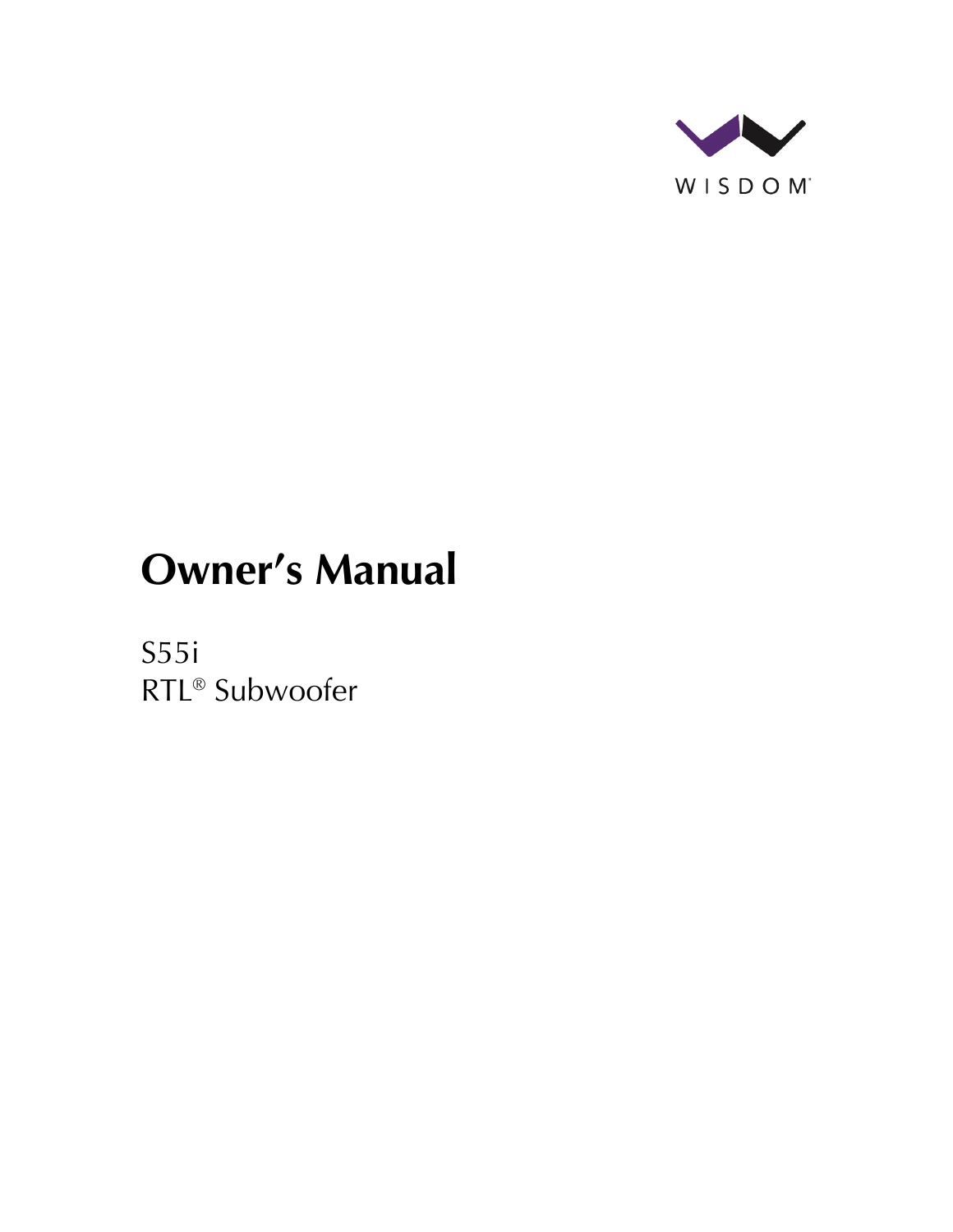### **Table of Contents**

**Introduction | 3**

**Overview | 3**

**Unpacking the S55i | 4**

**Placement and Installation | 5**

**Connections | 9**

**North American Warranty | 10**

**Obtaining Service | 11**

**Specifications | 12**

**Accessories | 13**

**Dimensions | 14**

### **DOCUMENT CONVENTIONS**

This document contains general safety, installation, and operation instructions for the Wisdom Audio High Output RTL® Subwoofer. It is important to read this document before attempting to use this product. Pay particular attention to:

**WARNING: Calls attention to a procedure, practice, condition or the like that, if not correctly performed or adhered to, could result in injury or death.** 

**CAUTION: Calls attention to a procedure, practice, condition or the like that, if not correctly performed or adhered to, could result in damage to or destruction of part of or the entire product.** 

*Note: Calls attention to information that aids in the installation or operation of the product.*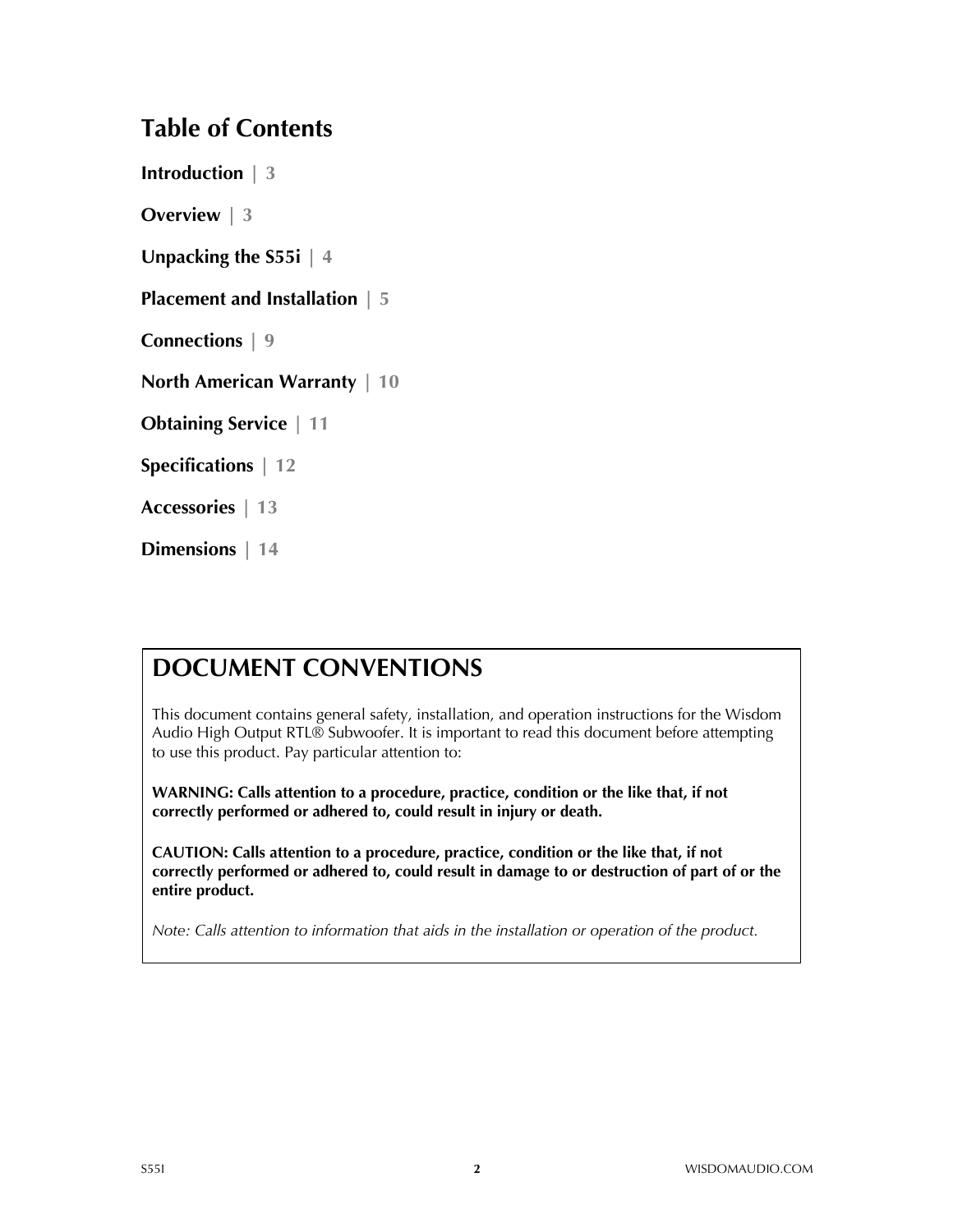# **Introduction**

Congratulations on purchasing your Wisdom Audio subwoofer. The **S55i's Regenerative Transmission Line™** technology delivers tremendous bass performance in terms of depth, dynamics, and distortion resulting in articulate bass that integrates seamlessly with high-resolution main speakers such as Wisdom Audio's Sage Series.

This manual focuses on the S55i subwoofer itself.

While we expect your local Wisdom Audio dealer to take care of the setup and calibration of the system, we still recommend that you at least briefly review this and the other manuals (SA-DSP Series amplifiers) to understand the system's full capabilities.

# **Overview**

Your Wisdom Audio **S55i subwoofer** uses a modern implementation of an old idea for high quality, low distortion bass reproduction. While the roots of the Regenerative Transmission Line<sup>TM</sup> go back to the 1950's, it is the combination of modern computer modeling and the vastly more powerful motors of contemporary driver design that make the RTL™ so special.

There is a class of bass enclosures that has been around since the 1950's, which can be described generically as "low frequency tapped waveguides" or "tapped pipes". It was an idea that was a bit ahead of its time then, since fully optimizing its use required both powerful drivers and computer modeling. But, if you are into such things, check out US Patent 2,765,864 (filed in 1955), and an AES paper published in 1959, *"Analysis of a Low Frequency Loudspeaker System."*

We have utilized sophisticated modeling software to fully optimize our enclosures and have developed drivers that are specifically optimized for this application. We call our unique implementation of this relatively old idea a "Regenerative Transmission Line<sup>TM"</sup> subwoofer, or "RTL" sub for short.

All dynamic drivers develop energy on both sides of the diaphragm, with the rear energy being 180° out of phase with the front energy. If you allow the driver to operate in free space (no enclosure), the front and rear energies largely cancel each other out — especially at low frequencies.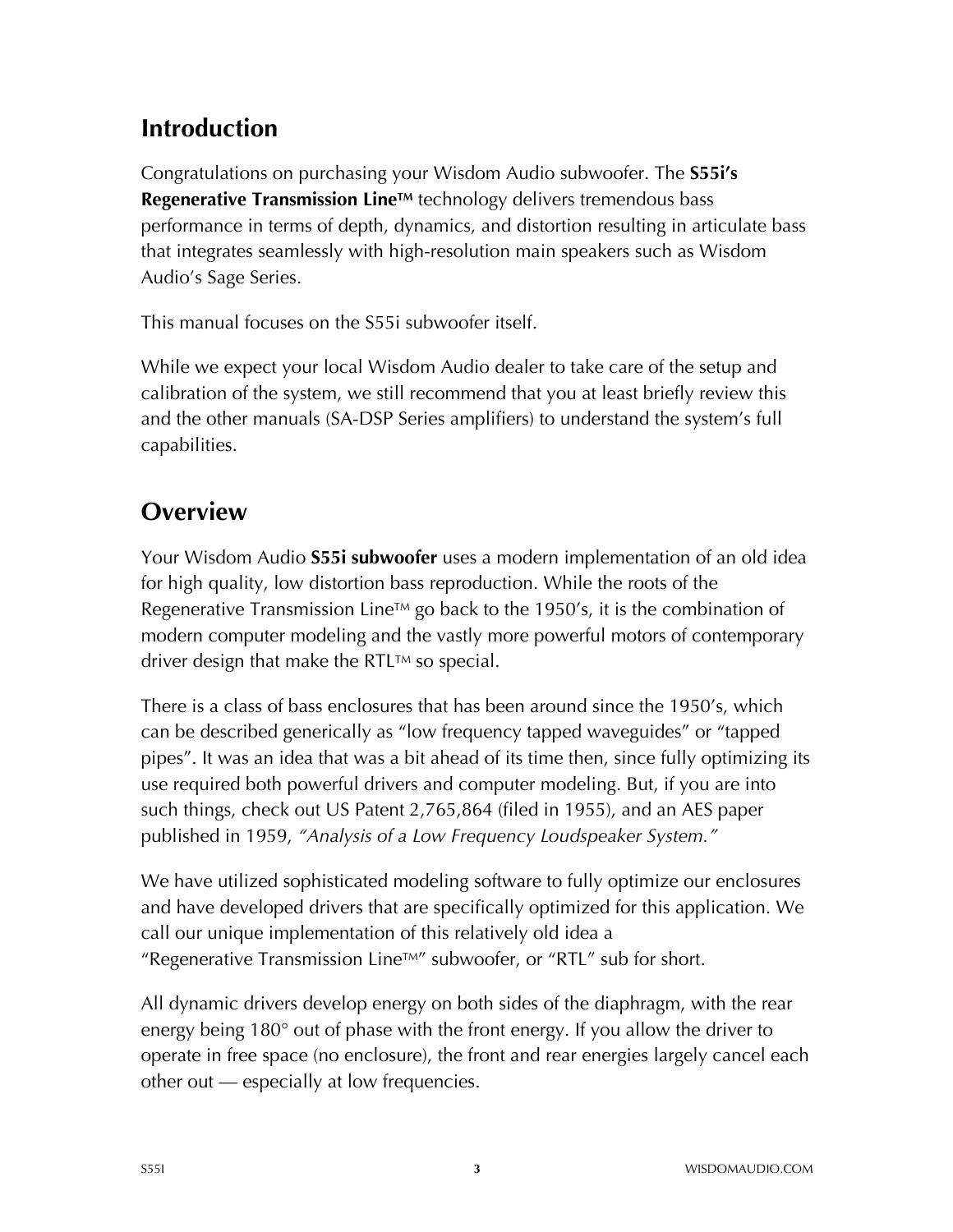In our **Regenerative Transmission LineTM subwoofer,** the energy from the back side of the driver is sent along a long, folded path in such a way that its lowest frequencies arrive back at the front side of the driver in phase, effectively summing to an increase of 6 dB in output. Thus, the energy from both sides of the woofer cone is used in a productive way, resulting in a substantial reduction in distortion and an effective surface area double compared to what you would otherwise expect. As an example, the effective radiating surface area of the four 3" x 5" woofers in the S55I is equivalent to *one* 8" woofer in more conventional enclosures yet fits in a 3.5" deep stud bay.

The results are quite stunning. Low frequencies are strikingly dynamic and responsive and integrate quite seamlessly with the fast and detailed Sage Series planar magnetic hybrids. As an example, the S55I can output more than 115 dB at 40 Hz.

# **Unpacking the S55i**

Please exercise caution when unpacking your S55i.

#### **CAUTION**

As shipped, a protective steel construction shield is held in place magnetically to seal the S55i from various construction debris, paint, etc. The grille is in a separate cardboard sleeve in the shipping box. Please locate and save the grille for later use, leaving the construction shield in place until you are ready to play the S55i.

The S55i is fully assembled on delivery. The front surface has a smooth, resincoated paper finish that can be taped and spackled, and then painted to match the adjacent drywall (gypsum board).

The end of the speaker that contains the grille assembly also includes the "pig- tail" for connecting the speaker to the system, as well as some "feet" to support the S55i slightly above the sole plate, to allow room for the wiring and the base- board of the finished wall. (Rooms with unusually tall baseboards may require the S55i to be mounted somewhat higher still.)

The grille itself is held in place magnetically. Removing the grille exposes the black service panel, which only needs to be removed in the unlikely case that one or more drivers needed to be replaced after installation in the wall.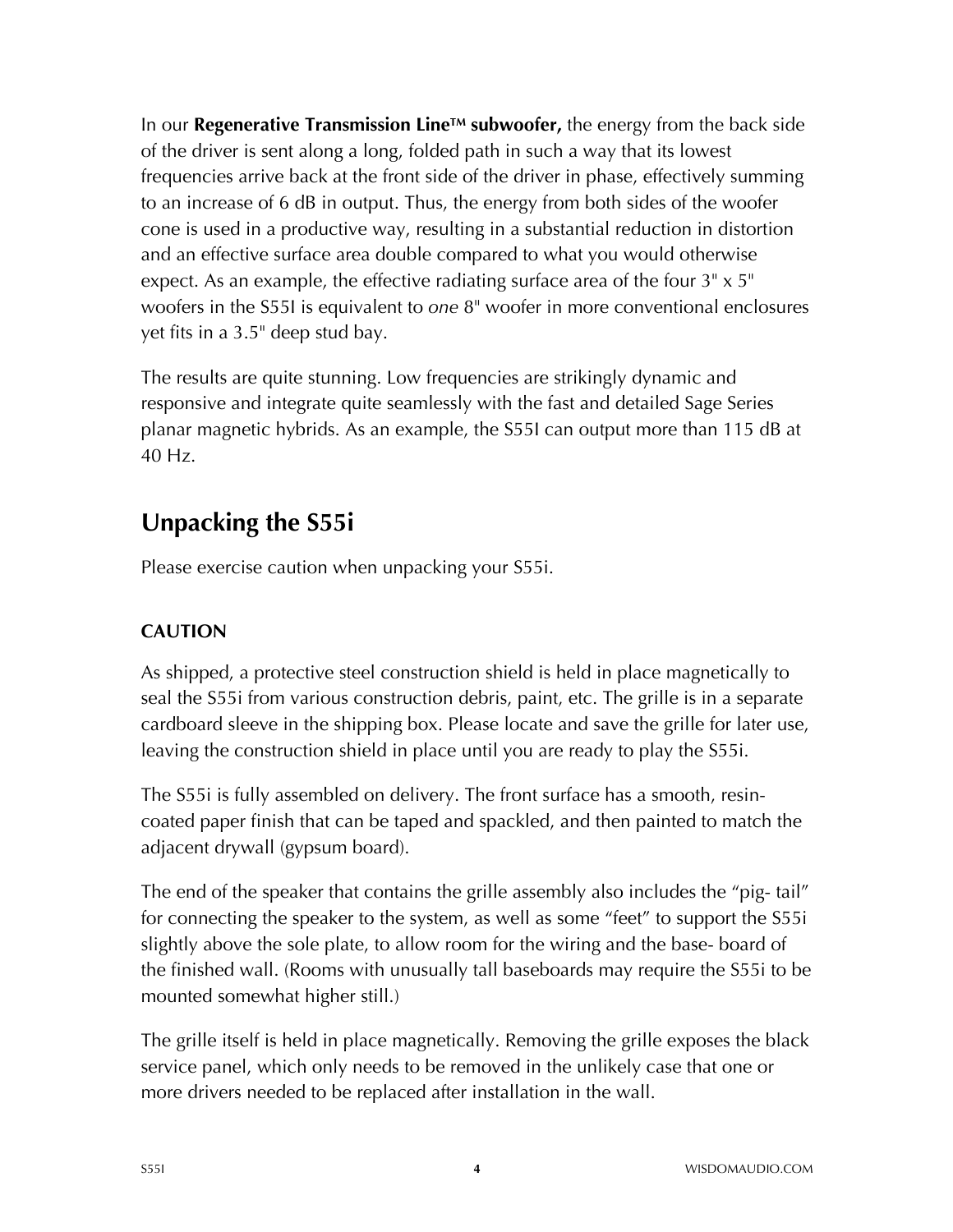The Regenerative Transmission Line<sup>TM</sup> opening occupies less than half the space covered by the grille. You can see the serial number of your S55i by removing the grille and looking into the RTL opening; it will be on the back, inside surface of the S55i enclosure.

### **Subwoofer Placement**

Subwoofers offer somewhat greater flexibility in placement since the frequencies they reproduce are not readily localizable by the human ear. This is because the wavelengths they reproduce are more than 10 feet (three meters) long, but our ears are located only about 6-7 inches (17 cm) apart. Thus, these extremely long waves do not contribute meaningfully to the imaging that the main speakers create.

However, this fact does not mean that the placement of the subwoofers has no effect on the sound quality in the room. Far from it. The subwoofers are the *most*  likely to suffer from the response irregularities introduced by the room itself, operating as they do below approximately 80 Hz in most systems.

Recent research into the behavior of rooms as a function of speaker placement has concluded that – if you have the freedom to do so – there are significant advantages to placing several smaller subwoofers around the room, rather than relying on a single large woofer. Moreover, the optimum placement is usually centered on each of the four walls, or deep in the corners of the room. If you have the luxury of doing so, this simple placement strategy can reduce the size of the room's response irregularities from 20 decibels down to perhaps as little as 6-8 decibels – a tremendous improvement.

Reducing the room's inherent problems to this degree provides a huge advantage. It allows the SC-2/3 System Controllers to put its considerable abilities to work on *perfecting* your system's response, rather than on trying to perform major corrective surgery.

# **Room Treatment**

Rectangular rooms have six reflecting surfaces (four walls, ceiling, and floor) that reflect sound to the listener, after various delays introduced by the indirect routes the sound take on their way to the listener. These first reflections are particularly damaging to sound quality. Looking at the simplest case of stereo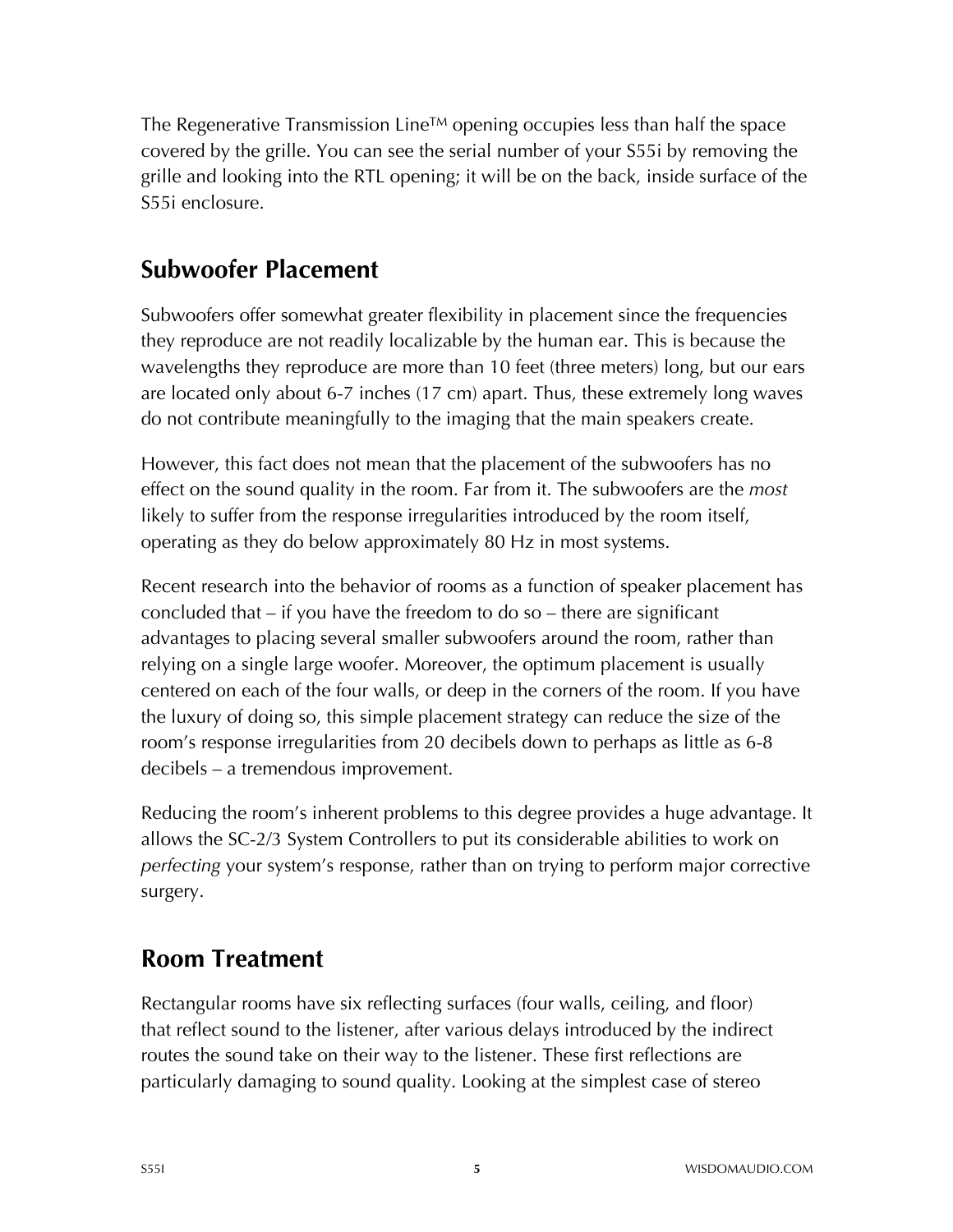reproduction, you have a minimum of *twelve* first reflection points in your room that deserve some attention.

Unfortunately, it is often difficult to do much about the ceiling and floor reflections, even though they are arguably the most destructive. (The minimization of these reflections is one of the strongest arguments for the tall, line source loud- speakers that Wisdom Audio builds.) This leaves you with eight "first reflections" that you should consider minimizing somehow. These points are easily found by having an assistant slide a small mirror along the four walls of the room, while you sit at the listening position. Any place on the wall where you can see a reflection of *any*  speaker is a first reflection point. Concentrate on the first reflections for the Left and Right speakers first.

If you can, arrange to apply either absorption or diffusion at these eight points (don't forget the wall behind you). Absorption can be as simple as heavy, insulated drapes; diffusion can be provided by a well-stocked bookcase with books of varied sizes. Alternatively, you can buy purpose-designed room treatments (some sources listed under References, below).

The important things to remember are these: a good room should have a balance of absorption and diffusion; and if you are going to treat only a few areas of the room, the first reflection points are the most important ones to treat.

# **Professional Acoustic Design**

Does this all sound too complicated? For good reason: it *is* complicated.

The difference between the average listening room and one that is professionally designed and implemented is huge. A great listening room will disappear to an astonishing degree, letting the experiences captured in your recordings speak to you directly. A well-designed room is also quieter and more comfortable. It can easily become a favorite retreat for peace and rejuvenation.

If you decide to investigate the possibility of improving your room with the help of a professional, it is important to find someone who focuses on residential spaces. Most acousticians are trained to deal with large spaces – airports, auditoriums, lobbies in commercial buildings, etc. The problems seen in "small" rooms (residential spaces) are quite different, and outside the experience of most acousticians. Find someone who specializes in and has a great deal of experience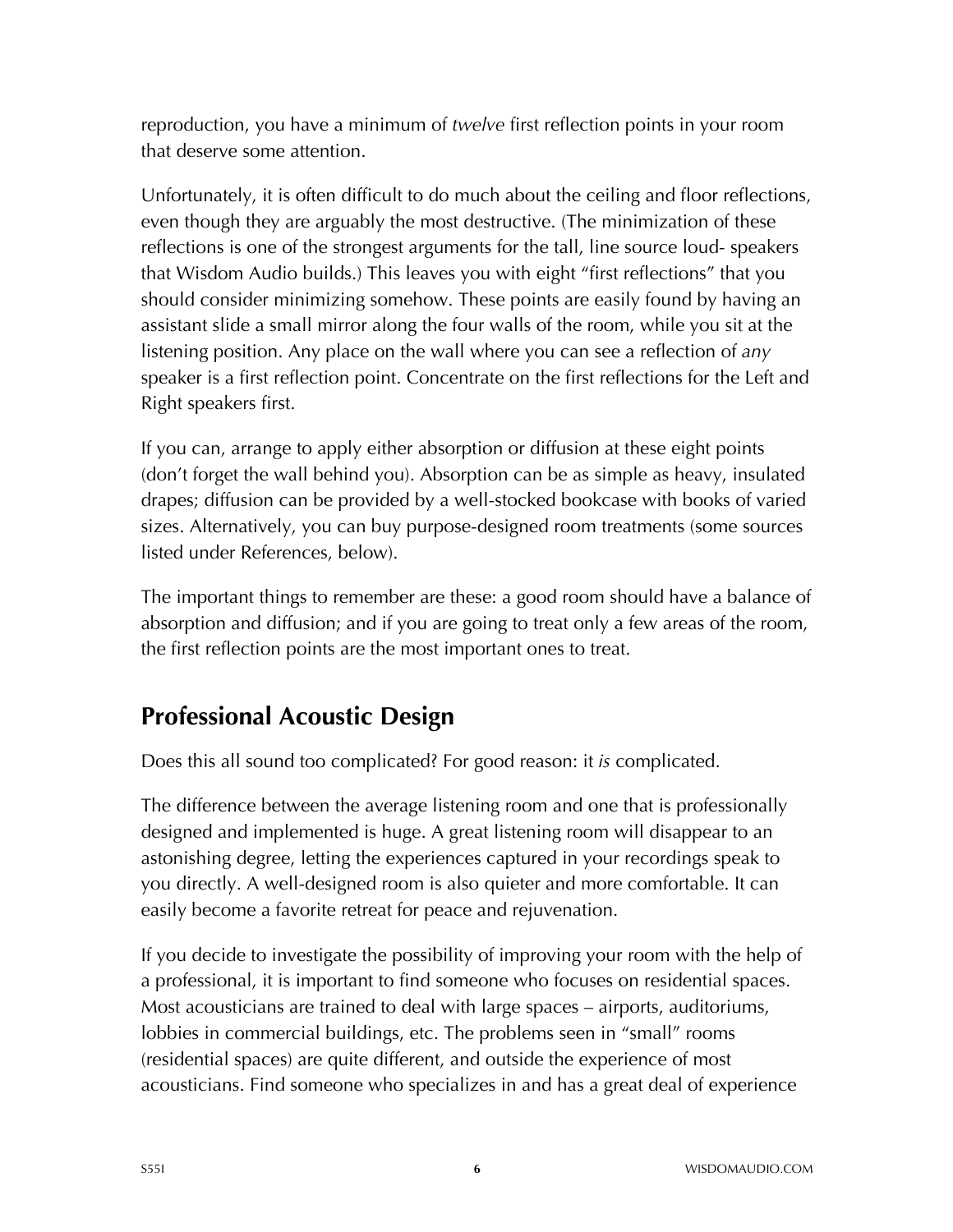designing home studios, home theaters, and the like. Your Wisdom Audio dealer may be such a person; failing that, he/she can help you find such a professional.

### **References**

#### **Books on Acoustics**

*The Master Handbook of Acoustics, F. Alton Everest,* TAB Books *Sound Reproduction: The Acoustics and Psychoacoustics of Loudspeakers and Rooms* by Dr. Floyd Toole, Focal Press

# **Installing the S55i in a Wall**

Your dealer has extensive knowledge of wall construction and will customize these installation instructions to suit the needs of your situation. These notes simply provide an overview of the process.

Note that the Regenerative Transmission Line opening that vents the low frequencies into the room may be placed either up near the ceiling, or down near the floor. In most rooms, these are largely equivalent positions in terms of acoustics. The difference will usually be aesthetic rather than performance based.

The front board of the S55i is  $\frac{5}{8}$ " thick, and presents a smooth, paintable finish surface like dry wall. It can be butted up against the  $5/8$ " dry wall, taped, and spackled, and painted like any other section of wall. It will also readily accept skim-coating if the construction calls for plaster walls.

The process of installing the S55i in a standard stud wall is quite straightforward.

#### **1) Open the 2 x 4 stud bay to be used**

- **a)** The existing dry wall (if any) should be cut back so it covers about half of the 2 x 4 on each side of the bay. The flange of the front board of the S55i will cover the other half.
- **b)** Obviously, there cannot be any plumbing or wiring in this area of the stud bay, nor firebreaks. The S55i will use a bit more than half of the available space in a standard eight-foot 2 x 4 stud bay.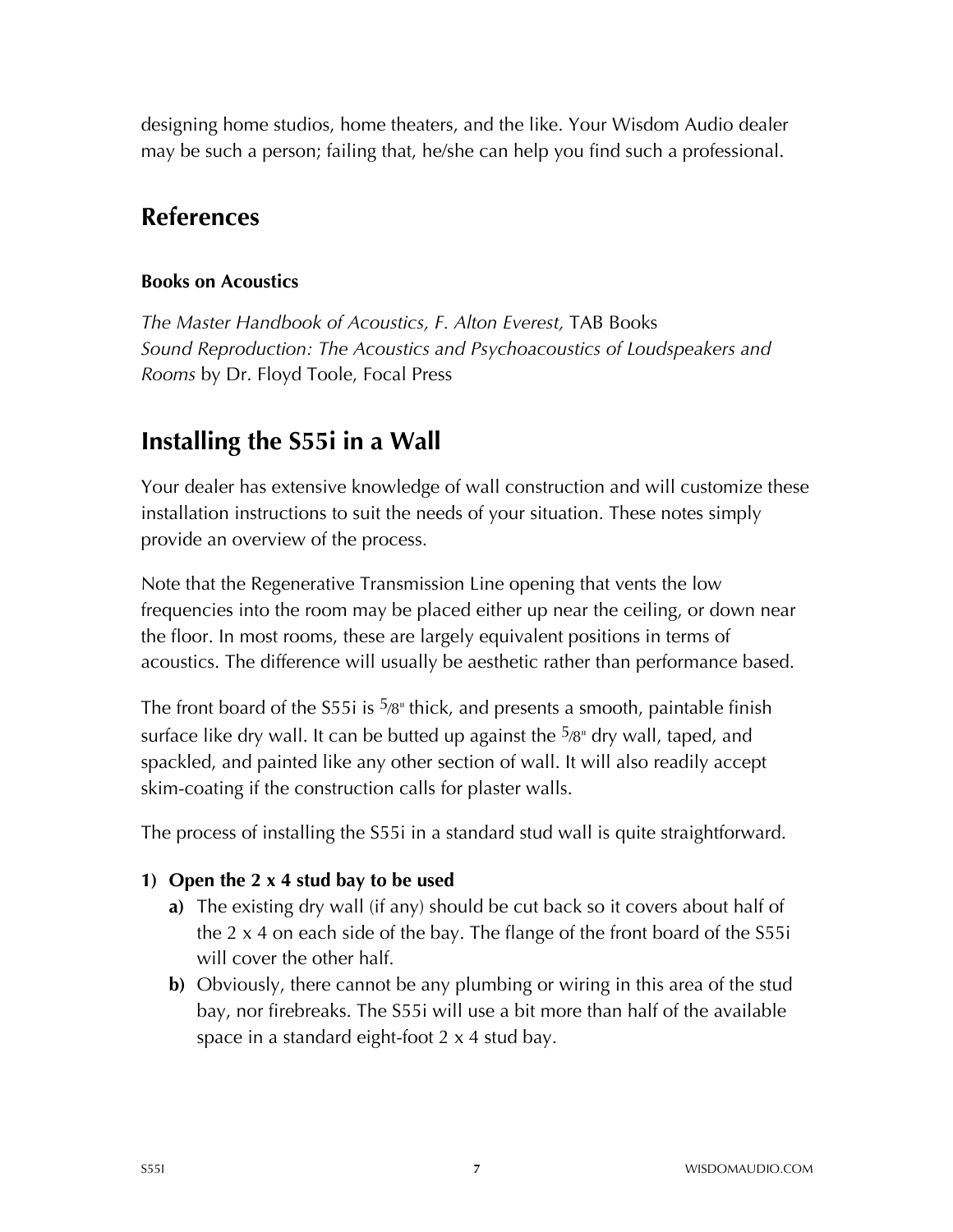#### **2) Stand the S55i in front of the bay in which it will reside; make the electrical connections**

- a) There are two methods commonly used for making these connections.
- b) If you have access to the adjacent stud bay, drill a hole through the 2 x 4 stud between where the S55i's feet will be when it is in place, and feed the pigtail through the hole. You can then make the connection in the adjacent stud bay, where you will have plenty of room to work. You can even put the connections inside a J-box for future serviceability if you so desire.
- c) Alternatively, sometimes it works out easier to bring the connecting wire through the top plate or sole plate of the same stud bay in which the S55i is located. If so, the connection can be made in the space between the feet at the end of the S55i with the pigtail. If the signal is coming through the attic and the top plate, the S55i will need to be "upside down" with its feet at the top of the bay. This places the grille high on the wall, which may be preferred aesthetically (since it can be mistaken as a surround speaker).
- d) The preferred method for making the electrical connection is to solder the wires together and then insulate the connection with shrink tubing. If this is impractical, use appropriately sized wire nuts and wrap the wire nut connections in black electrical tape to prevent any chance of the connection vibrating loose.
- **3) Stand the S55i in the stud bay, dress the wires so that they cannot rattle, and screw the front board to the studs with drywall screws**
	- a) The S55i has predrilled, countersunk screw holes so standard #8 dry wall screws will sit with their heads below the surface, so they can be tapes and spackled without any trace. A total of twelve (12) dry wall screws are used.
	- b) The S55i should be supported or suspended in a manner that does not subject it to twisting or torsional forces that would stress the enclosure. The enclosure should never be forced against an irregular surface. If the studs are curved or warped in an installation, the installer must insert shims between the S55 front panel and the stud surfaces to avoid such stresses, as would be the case for any in-wall loudspeaker.
- **4) Tape and spackle the seams** 
	- a) Note that there is a slight recess around the front edge of the S55i to facilitate taping and spackling, yielding a smooth result.
- **5) After everything has been painted, slice the paint along the edge of the galvanized steel construction shield.**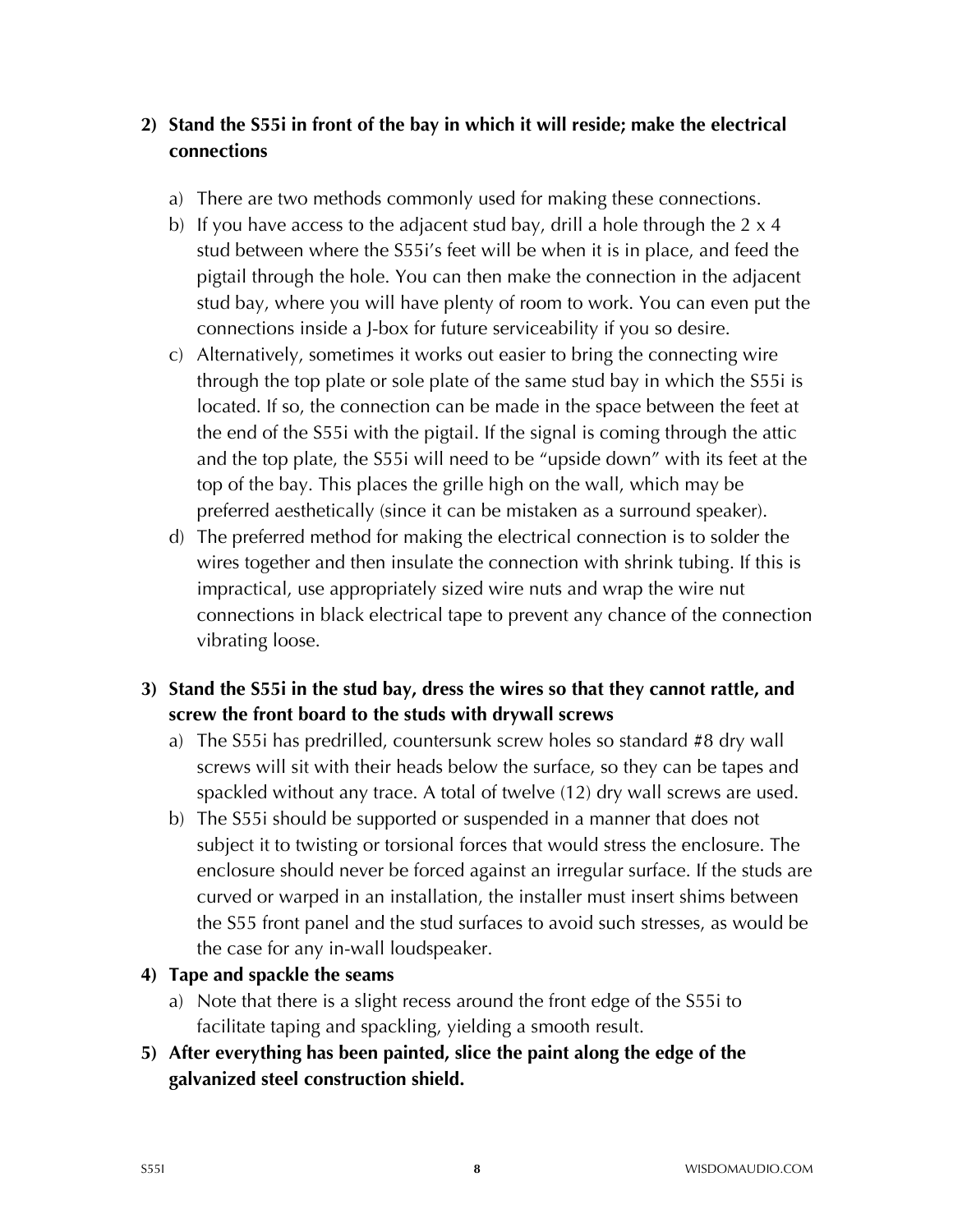- a) Remove and discard the shield. It is there simply to protect the inside of the S55i, and particularly the woofers themselves, from being splattered with paint or contaminated with construction debris. Once that purpose has been served, it needs to be removed. A sharp utility knife can be used to break any paint that may have adhered the cover to the face of the subwoofer.
- **6) Remove the grille from its protective sleeve and position so it lays flat against the rubber magnet and wraps around its edges.**
	- a) When properly positioned, the grille will be fully supported by the rubber magnet and cannot buzz or rattle.

### **Making the S55i Connections**

As with any system, you should make changes to the connections only when the power is turned off to avoid any chance of inadvertently causing a problem (such as a short-circuit).

We recommend using heavy-gauge speaker wire, the gauge will vary dependent on your speaker run length. Please consult an authorized dealer to determine what gauge would be best for your application.

For the purposes of this manual, we will assume that you have already connected an approved signal processor or amplifier with the necessary signal processing for the S55i. The S55i (like all RTL subwoofers) requires a very specific non-standard EQ slope to ensure good performance. Use of a non-approved EQ or amplifier without the correct signal processing will cause poor performance from the S55i. For an approved list of amplifiers and surround processors to use please email us at info@wisdomaudio.com

A "pigtail" connection is provided at one end of the S55i. Since the S55i fills a standard 2 x 4 stud bay, the simplest thing is to drill a hole in one of the 2 x 4 studs and thread the pigtail through to the adjacent bay, where you have ample room to make connections and run the wires.

Alternatively, the incoming signal can be routed directly into the small space provided by the "feet" of the S55i, and the connection to the pigtail can be make just prior to installing the S55i in the wall.

Connect the outputs of your Wisdom Audio SA-series amplifier to the subwoofer, taking care to get the polarity correct. Connect the positive (+) terminals on the SA-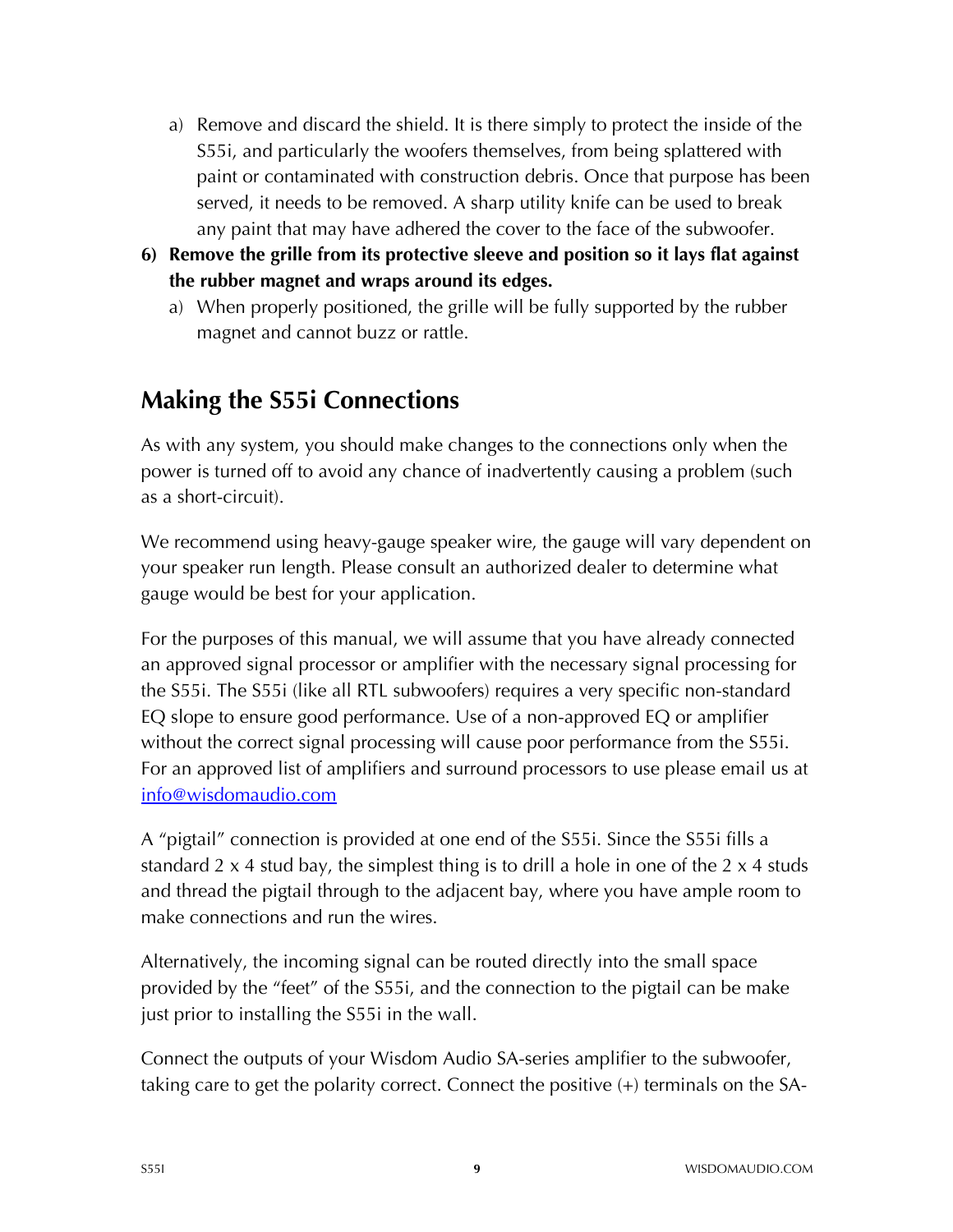Series amplifier to the red wire in the pigtail; likewise, connect the negative  $\left(\frac{1}{2}\right)$ terminals on the amplifier to the black wire in the pigtail.

We recommend using wire nuts and then wrapping the resulting connection in electrical tape to preclude any chance of the wire nut working loose over time.

### **North American Warranty**

#### **Standard Warranty**

When purchased from and installed by an authorized Wisdom Audio dealer, Wisdom Audio loudspeakers are warranted to be free from defects in material and workmanship under normal use for a period of 10 years from the original date of purchase on the cabinet and passive drivers.

**IMPORTANT:** Wisdom Audio loudspeakers are designed for installation and operation in environmentally controlled conditions, such as are found in normal residential environments. When used in harsh conditions such as outdoors or in marine applications, the warranty is three years from the original date of purchase.

During the warranty period, any Wisdom Audio products exhibiting defects in materials and/or workmanship will be repaired or replaced, at our option, without charge for either parts or labor, at our factory. The warranty will not apply to any Wisdom Audio products that has been misused, abused, altered, or installed and calibrated by anyone other than an authorized Wisdom Audio dealer.

Any Wisdom Audio product not performing satisfactorily may be returned to the factory for evaluation. Return authorization must first be obtained by either calling or writing the factory prior to shipping the component. The factory will pay for return shipping charges only if the component is found to be defective as mentioned above. There are other stipulations that may apply to shipping charges.

There is no other express warranty on Wisdom Audio products. Neither this warranty nor any other warranty, express or implied, including any implied warranties of merchantability or fitness, shall extend beyond the warranty period. No responsibility is assumed for any incidental or consequential damages. Some states do not allow limitations on how long an implied warranty lasts and other states do not allow the exclusion or limitation of incidental or consequential damages, so the above limitation or exclusion may not apply to you.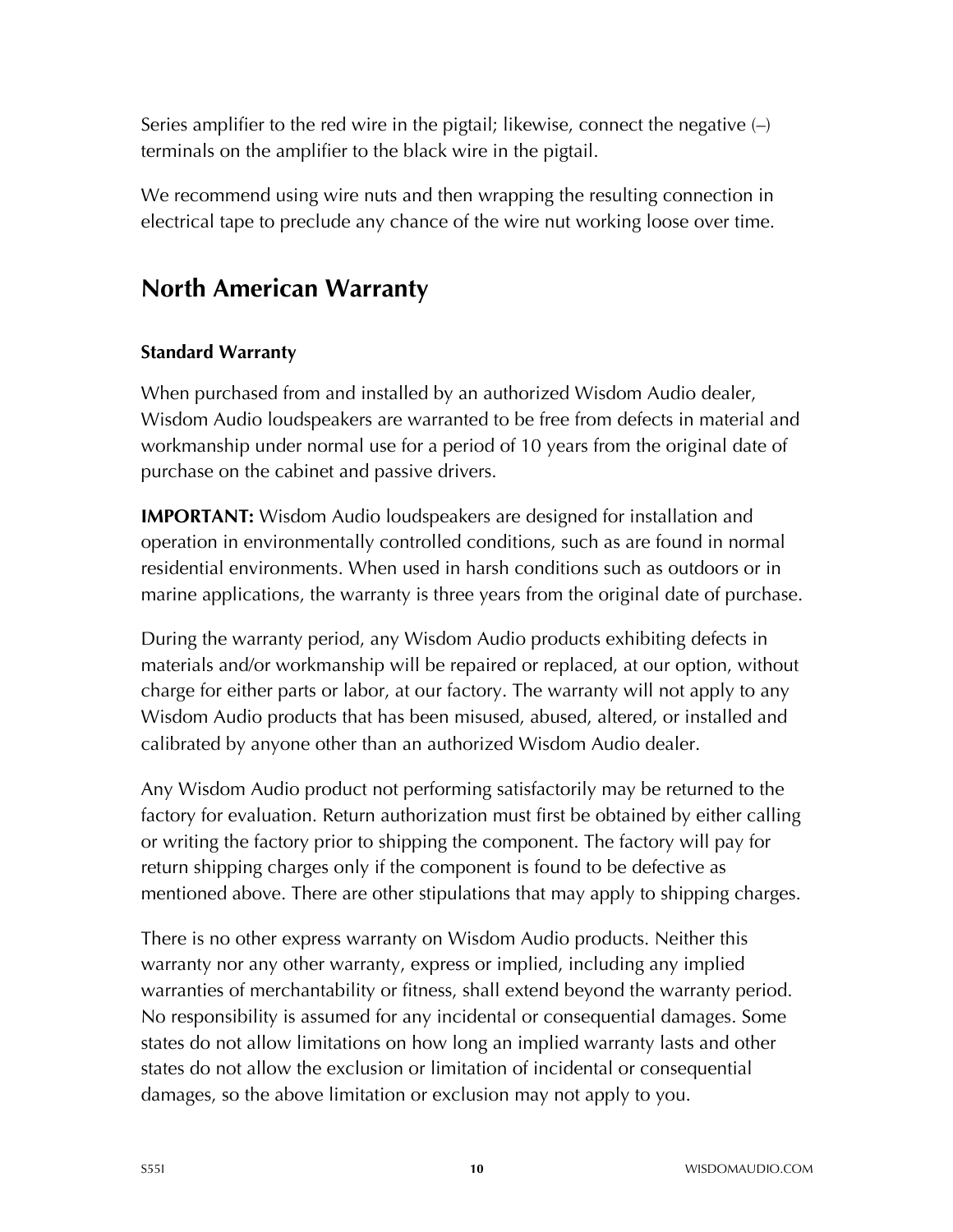This warranty gives you specific legal rights, and you may also have other rights, which vary from state to state. This warranty is applicable in the United States and Canada only. Outside of the U.S. and Canada, please contact your local, authorized Wisdom Audio distributor for warranty and service information.

# **Obtaining Service**

We take great pride in our dealers. Experience, dedication, and integrity make these professionals ideally suited to assist with our customers' service needs.

If your Wisdom Audio loudspeaker must be serviced, please contact your dealer. Your dealer will then decide whether the problem can be remedied locally, or whether to contact Wisdom Audio for further service information or parts, or to obtain a Return Authorization. The Wisdom Audio Service Department works closely with your dealer to solve your service needs expediently.

**IMPORTANT:** Return authorization must be obtained from Wisdom Audio's Service Department BEFORE a unit is shipped for service.

It is extremely important that information about a problem be explicit and complete. A specific, comprehensive description of the problem helps your dealer and the Wisdom Audio Service Department locate and repair the difficulty as quickly as possible.

A copy of the original bill of sale will serve to verify warranty status. Please include it with the unit when it is brought in for warranty service.

**WARNING:** All returned units must be packaged in their original packaging, and the proper return authorization numbers must be marked on the outer carton for identification. Shipping the unit in improper packaging may void the warranty, as Wisdom Audio cannot be responsible for the resulting shipping damage.

Your dealer can order a new set of shipping materials for you if you need to ship your loudspeaker and no longer have the original materials. There will be a charge for this service. We strongly recommend saving all packing materials in case you need to ship your unit someday.

If the packaging to protect the unit is, in our opinion or that of our dealer, inadequate to protect the unit, we reserve the right to repackage it for return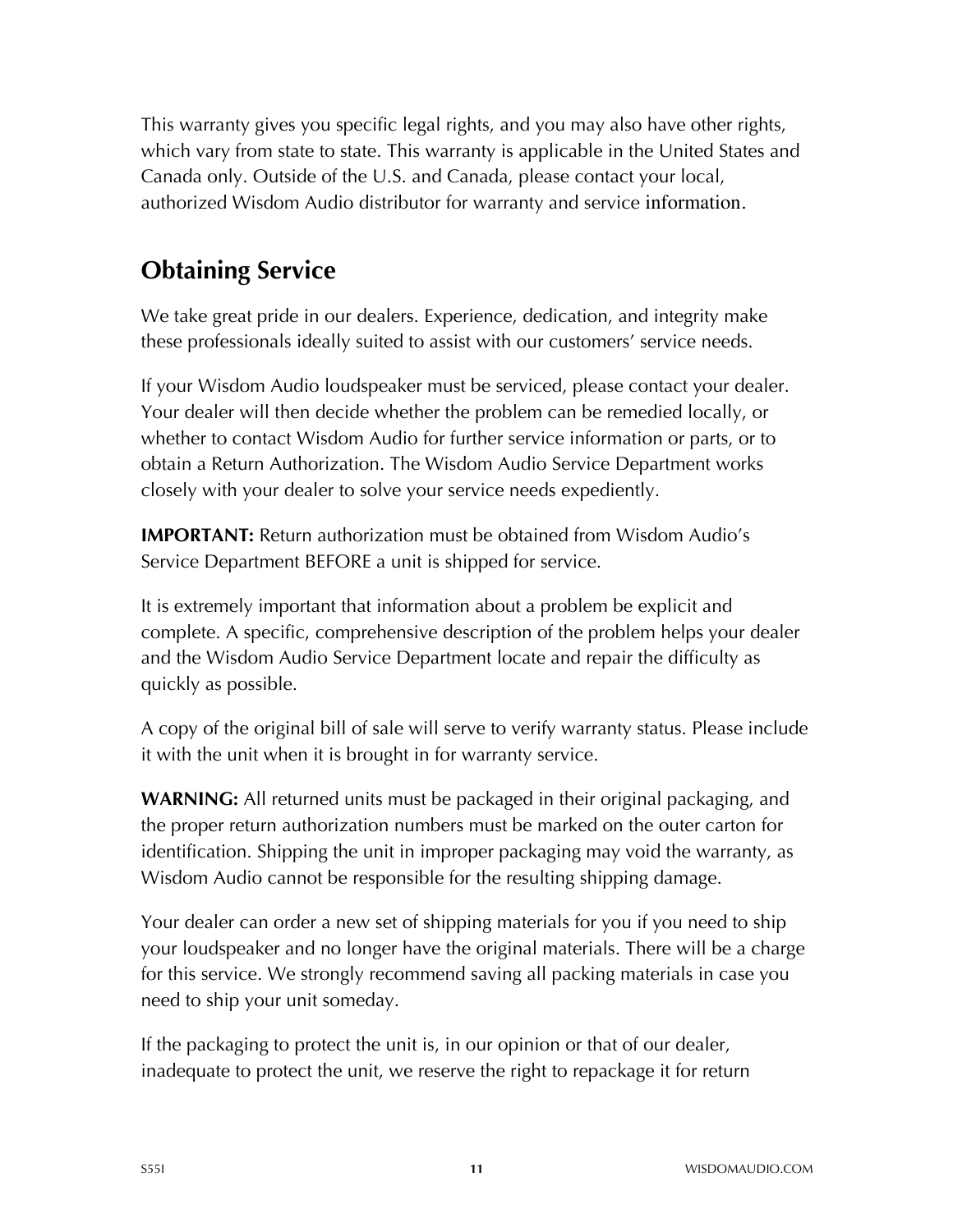shipment at the owner's expense. Neither Wisdom Audio nor your dealer can be responsible for shipping damage due to improper (that is, non-original) packaging.

# **Specifications**

All specifications are subject to change at any time to improve the product.

- **Number of required amplifier channels:** 1
- **Frequency response:**  $40Hz 80 Hz \pm 2dB$  relative to the target curve
- **Impedance**:8Ω
- **Sensitivity:**90 dB/2.83V/1m
- **Power handling, peak:** 370w
- **Maximum SPL:** 115dB / 30 Hz /1m
- **Dimensions:** See appropriate dimensions drawings on next page
- **Shipping weight, each:** 43 lbs. (20 kg)

For more information, see your Wisdom Audio dealer or contact:

#### **Wisdom Audio**

1572 College Parkway, Suite 164 Carson City, NV 89706 wisdomaudio.com information@wisdomaudio.com (775) 887-8850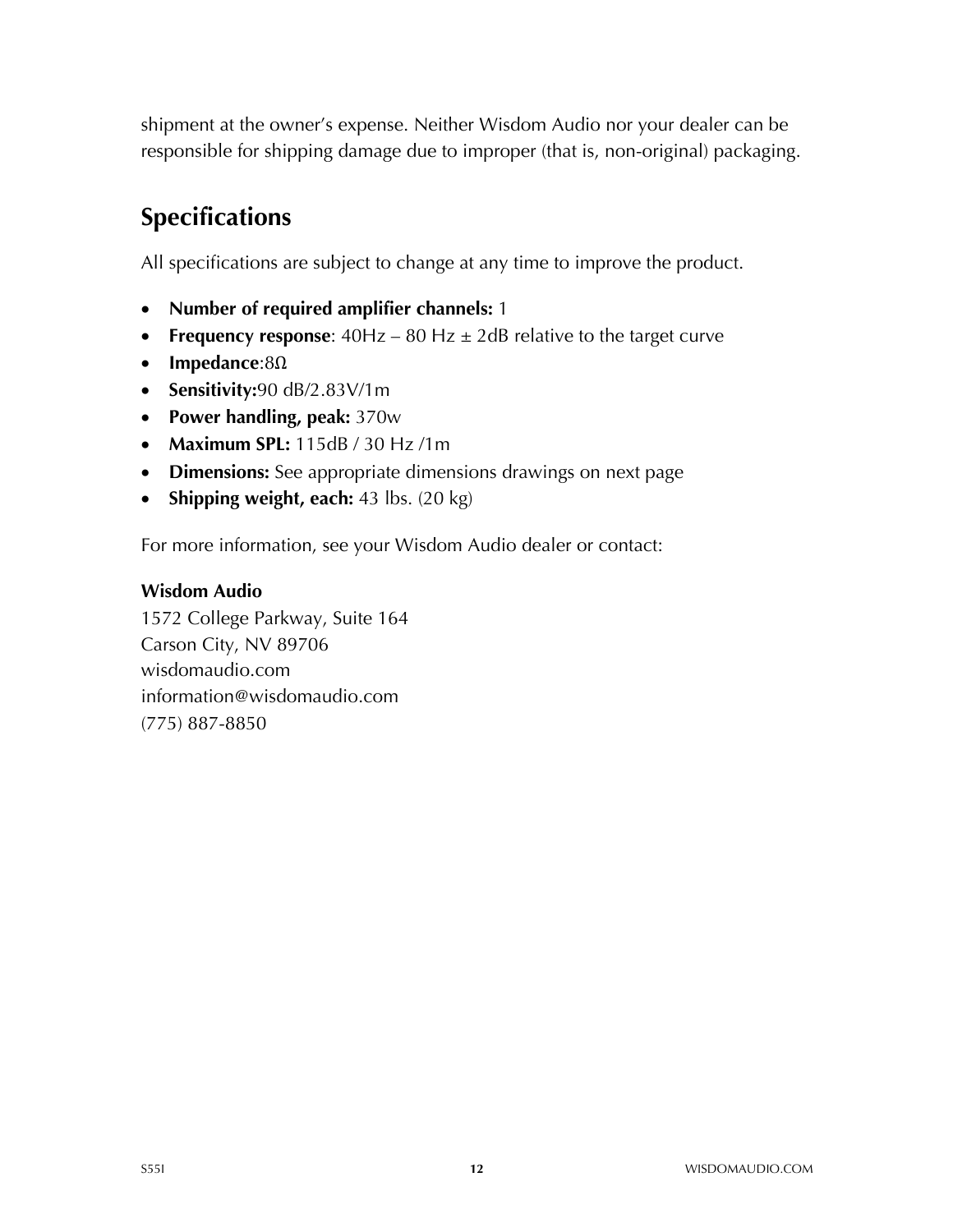### **Accessories**

#### **Extension Port "f/c" Kit**

The S55i's port can be extended up to 30" (76 cm) for mounting under the floor, in the ceiling or venting the sub from an adjacent room. For more information and pricing please consult your approved Wisdom Audio dealer.



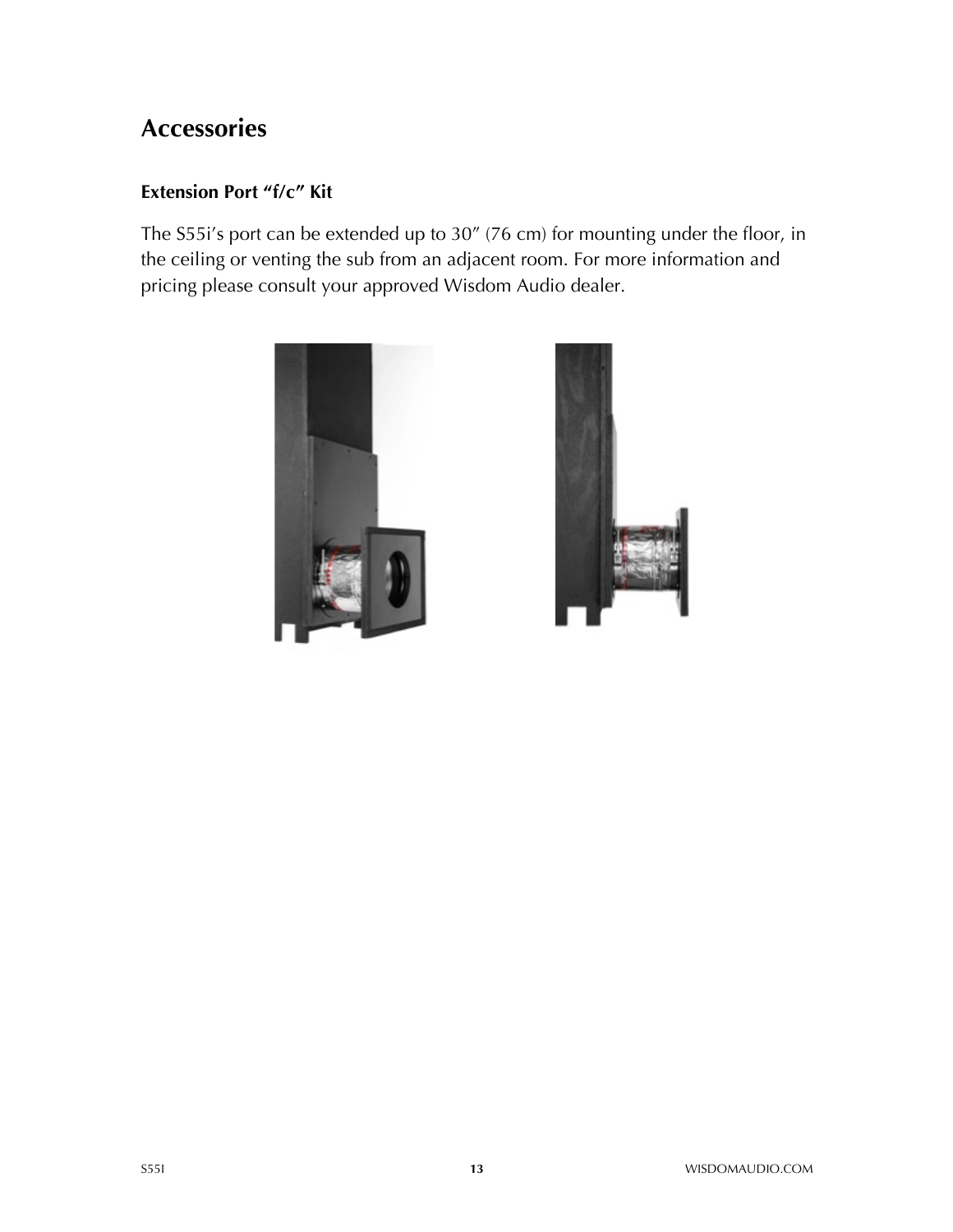# **S55i Dimensions**